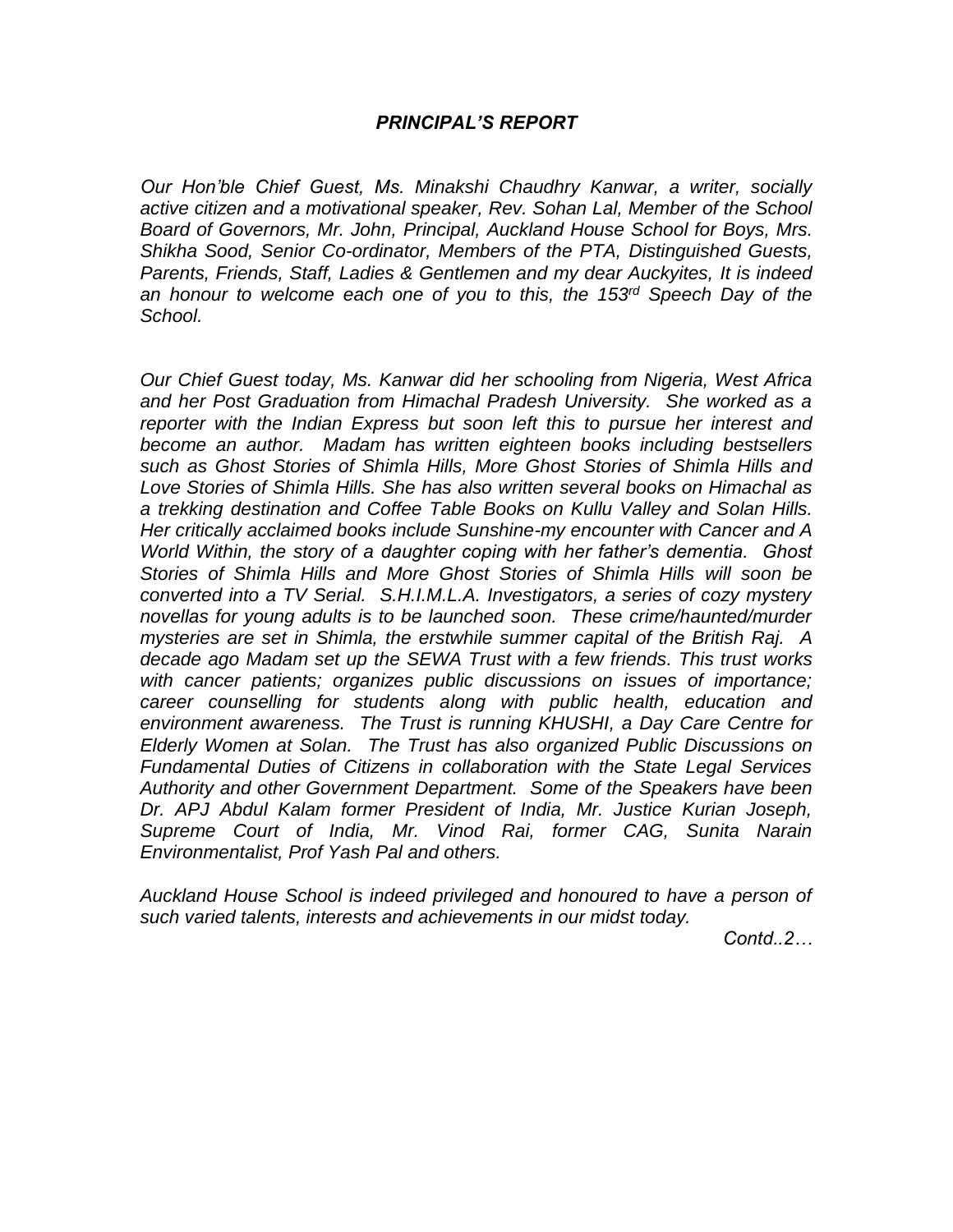*And now, Madam, kindly permit me to present a brief report of the School during the current year. Our Session began on the 13th of February, with a quiet morning of prayer and meditation in which we were led by Rev. Prateek Pillai and Mr. Racean Mirock. In his message Rev. Pillai exhorted the Staff to always be led by and remember the School Motto of 'Seeking the Higher Things'. This was followed by an Orientation and Motivation Workshop for the Staff conducted by our Chairman, the Most Rev. Dr. P. K. Samantaroy. As usual apart from being fun to participate in, it encouraged us to introspect on our role as educationists and role models.*

*The IXth, Xth and XIIth Form began classes on the 14th of February and the children of VI – VIII come in by the 25th of February and Nursery to Form V will return on 5th March. This year we have over 1200 girls on our rolls and 252 children in the Upper Primary Department.*

*This year we sent up 67 students for the ICSE examination, the highest score being 95.2% by Prakriti. Our subjectwise highest in English was – 94, Hindi – 98, Punjabi – 89, Mizo – 85, History – 99, Geography – 99, Maths – 94, Physics – 94, Chemistry – 99, Biology – 98, Computer Science – 98, Physical Education – 99 and Economics – 93. At the ICSE (10th) level, there were 53 distinctions. 62 children appeared for the ISC examination and the highest percentage in the Science Stream was 89.5% with 92.25% in Commerce and 96.25% in Humanities with the subjectwise highest in English being – 95, Physics – 92, Chemistry – 82, Biology – 91, Maths – 84, Commerce – 90, Accounts – 94, Economics – 96, Computer Science – 93, Psychology – 97, Sociology – 100, History – 94, Political Science – 100 and Music – 99. The Class average at the ICSE level was 81.41% while that of the ISC was 79.27%. At the ISC (12th) level, there were 43 distinctions. Seven girls got 100% in Political Science and two scored 100 in Sociology. I am pleased to inform you that Saguna Siddheshwari was the ISC topper for 2019.*

*I congratulate the girls on their well-deserved achievement and also place on record my gratitude and appreciation for the hard work put in by the members of the faculty.* 

*Once again, our girls have made it to various colleges in India and abroad pursuing careers in Global Affairs, Information Technology, Law, Medicine, Engineering, Business Management and Mass Communication to name a few.* 

*Contd..3…*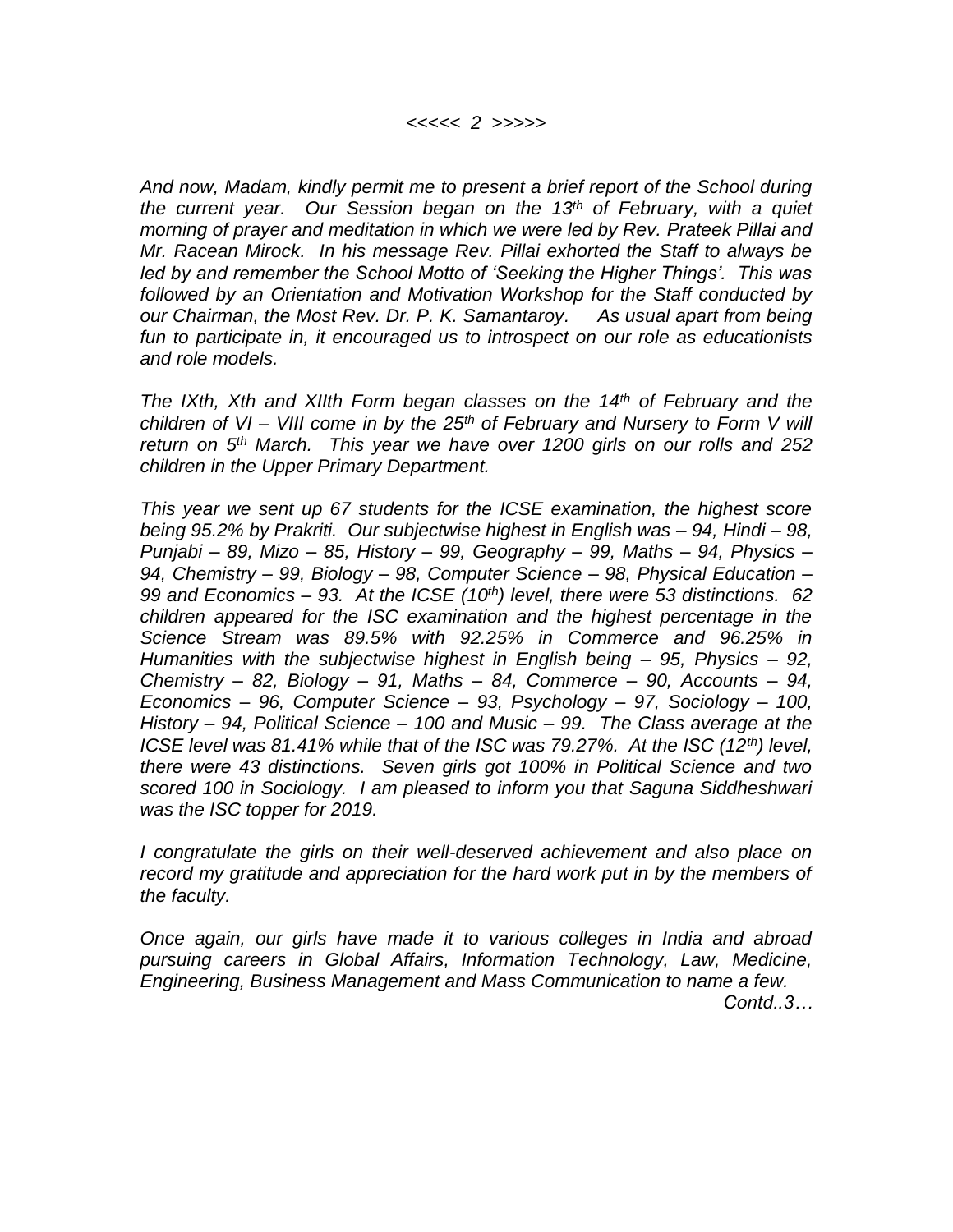*Apart from striving to attain exemplary academic standards, we at Auckland House School, believe in developing the all-round human personality. In order to achieve this, the classroom, the playfield and the stage form part of the cumulative process of education.*

*Travel, it is said is one of the best forms of education. Keeping this in mind three educational trips were organized in the month of April. 42 girls accompanied by 05 Staff Members went to Chennai and Puducherry, 46 students accompanied by 05 staff members went to Hyderabad while 09 Juniors and 02 Staff Members travelled to Palampur, Chandigarh, Dharamshala. The children found the trips educative and returned refreshed and enriched by their travels. A group of 20 girls accompanied by two staff members will be travelling to Bangalore – Mysore – Ooty during the Autumn Break.*

*Sports form an integral part of the school curriculum. In order to ensure the participation of each child on the play field our sporting events are divided into three sections. The Junior Section Sports Day was held on the 27th of April and Mrs. Indiraa Bhasin, Alumna, Auckland House School, was our Chief Guest. The tiny tots put up a brilliant performance which was much appreciated by all present. The Middle Section Sports Day for the students of Forms III – VI was held on the 23rd of August, with Brigadier Gaurav Sharma, BGS CS, ARTRAC, Shimla as our Chief Guest. This was followed by the Senior Section Sports Day on the 29th of August for which His Excellency Mr. Chutintorn Gongsakdi, Ambassador of Thailand to India, did the honours. The children participated in various track and field events including a March Past, aerobics, gymnastics, etc. Credit for training and encouraging the girls in various sports activities goes to Mrs. Sangeeta Chauhan, Mr. Satish Thakur, Ms. Caroline Dutta, Mr. Pankaj Prabhakar and Mr. Siddharth Thakur.* 

*The School team participated in the Eleventh Diocesan Inter School Tournament held at St. Paul's School, Palampur amongst thirteen teams, wherein they won Basketball Under 16, Badminton Under 18, Badminton Under 16, Table Tennis Under 18, Table Tennis Under 16 and were Runners Up in Basketball Under 18. The Auckyites also won the Marching Cup and were declared the Most Disciplined team.*

*Contd..4…*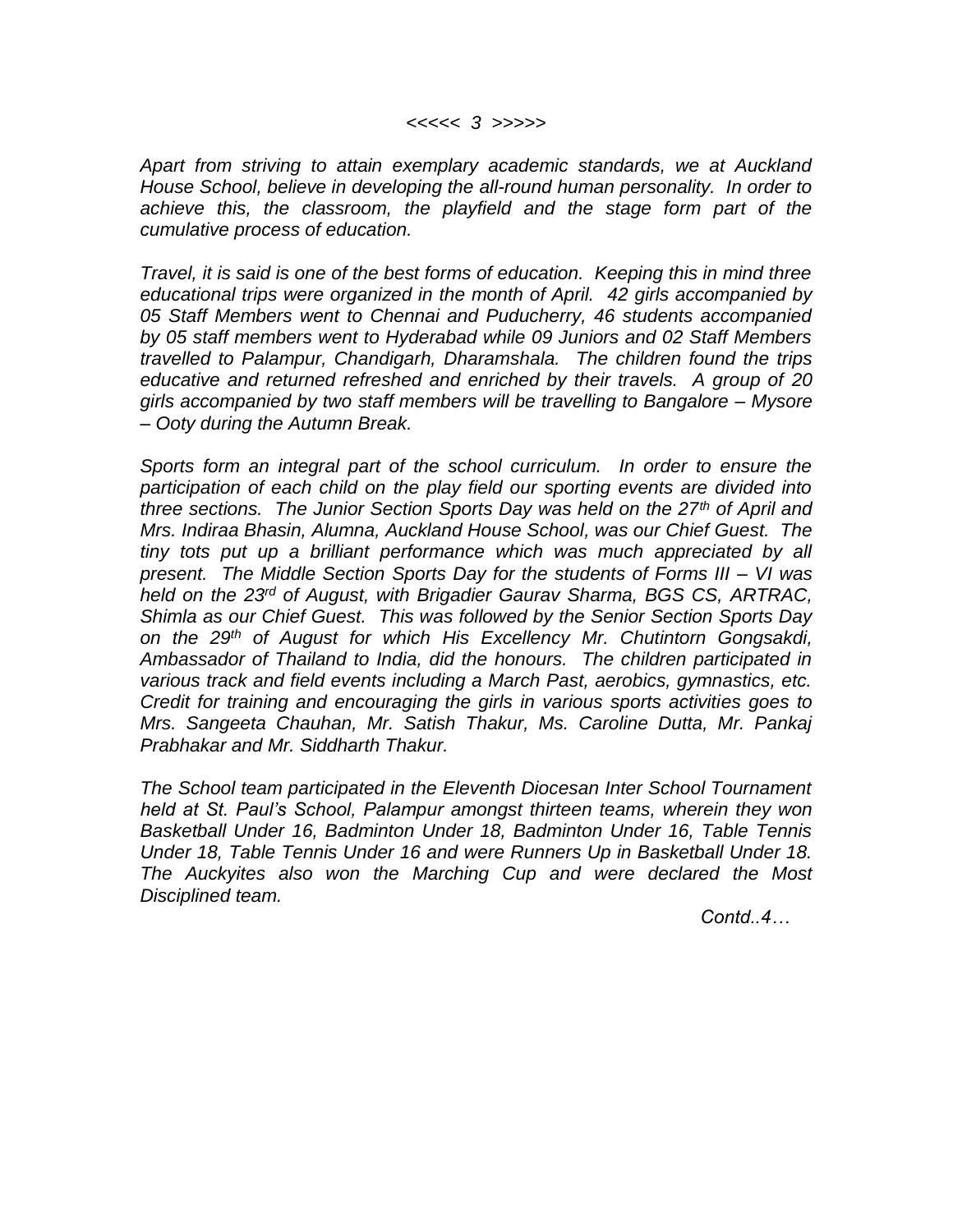#### *<<<<< 4 >>>>>*

*The Council for the Indian School Certificate Examinations, New Delhi organized Regional Games 2019 – 2020 under the aegis of School Games Federation of India. Eleven girls participated in the CISCE Regional Athletics Meet held at Sacred Heart School, Ludhiana wherein Soshimla stood third in the 100m race and second in the 400m. race. The athletes stood third in the Under 17 and Under 19 Relay. Teams from thirteen zones participated. Eleven girls participated in the CISCE Regional Basketball Tournament held at Adarsh Public School, Karnal wherein the School Basketball team stood second. Aditi Kaur, Soshimla Shaiza and Harsimran Sekhon were selected for Nationals from amongst eleven teams.* 

*Two of our girls Manvi Sood and Bhavya Singh Jamwal participated in the State Rifle Association Shooting Championship in Chamba at the District and State Levels and won Gold and Silver medals respectively.*

*The fourth Atkins Memorial Inter School Basketball Tournament was held on 24th and 25th June, 2019. Auckland House School emerged 1 st Runners Up in the Tournament.* 

*At the 24th Annual Rev. Dr. Samuel Slater Memorial Inter School Invitational English Debates held at Bishop Cotton School, Ishani Sharma, Maanika Sethi, Samriti Kaith and Aditi Kaur won the Trophy for Courage in the Face of Adversity and a number of Best Speaker prizes at various levels. The girls have attended a workshop on Debating Skills, conducted by Tanishtha Bhattacharjee.*

*The School has conducted various sensitization programmes on Crime Control, Drug Addiction and Traffic discipline for the parents and students. The children also participated in various awareness rallies and marathons regarding the same. Drugs have become rampant in Himachal and in order to sensitize the children against substance abuse Ms. Shubhra Tiwari, I.G. Narcotics, Himachal Pradesh conducted a session for the girls of VI to XII. She highlighted the ill-effects of such dependency and encouraged the students to be forthright and refuse to succumb to any such pressures. An Anti-Drug Cell has been formed in the School with Mrs. Shipra Sood as Convenor. Various competitions and activities propagating the harmful effects have been conducted. An awareness about Disaster Management was created by organizing Mock Drills through proper evacuation procedures. Conserving the environment is yet another area of concern. We encourage outdoor activities and a love for nature. A workshop on Memory Skills was organized by Dr. Brijesh Chauhan and conducted by Mr. K. K. Bansal, National Trainer of Memory Skills on 8th April. Another workshop on the*  role of the Company Secretary as a career option was conducted by Mr. Chetan *Kumar and Mr. Arun Sharma. A workshop on the Higher Education system in Finland was conducted by Ms. Priyanka Sood, an alumna, for the students of Form IX to XII.*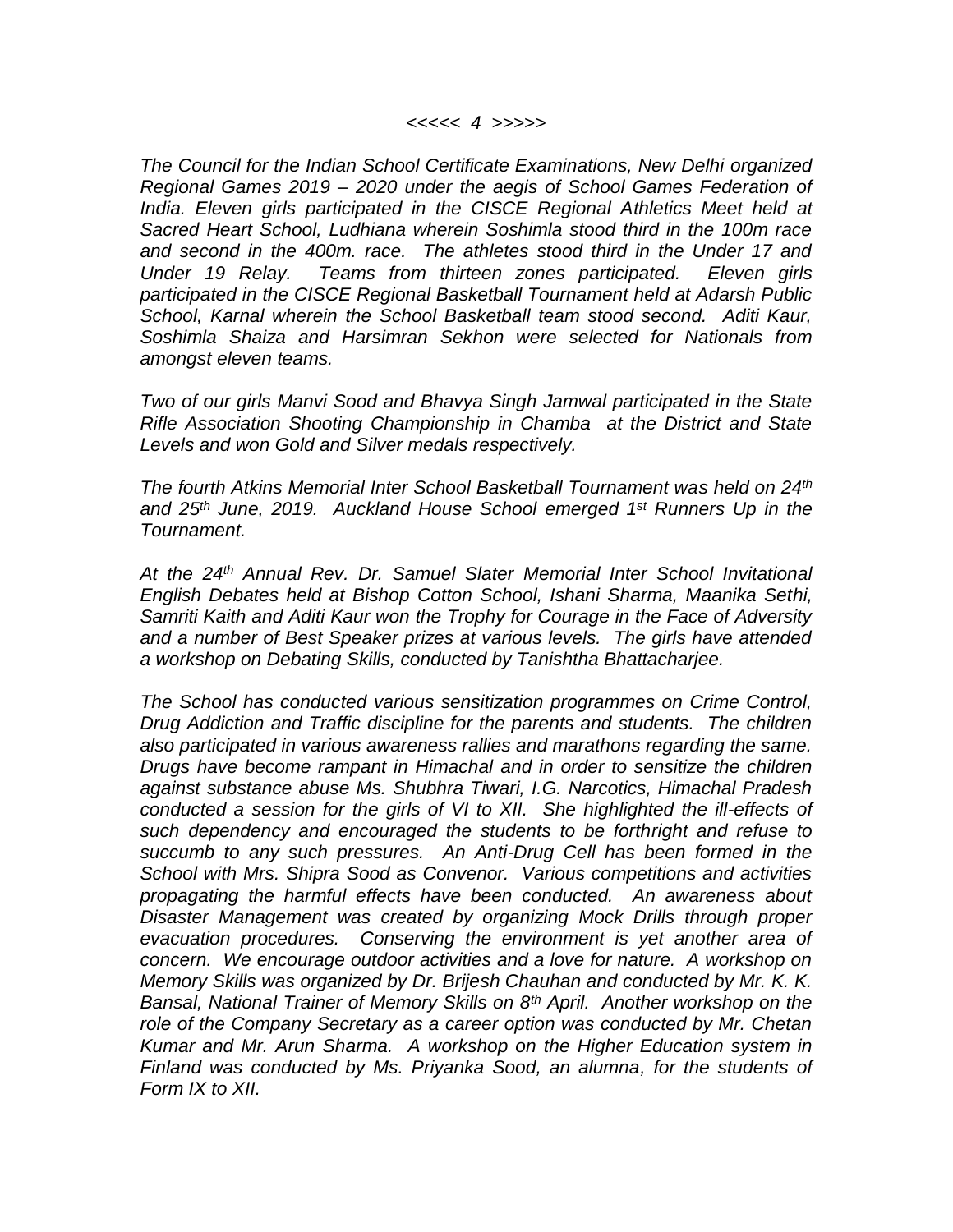*Contd..5…*

#### *<<<<< 5 >>>>>*

*The Students have participated in various competitions like Science Quiz, Painting, Mathematics Olympiad, Slogan Writing, Declamation, Essay Writing, Quizes as well as Debates and have emerged with flying colours. The School team won a cash prize of Rs.12,000/- in an Inter-School Environment Quiz. Prachi Rohta, Samriti Kaith, Mannat Dhani and Kendra Pathania stood first in the Senior and Junior categories of the Science Quiz respectively. Phurichaya of Form IX was adjudged first in the Slogan Writing and Ishani Sharma and Amreen Kaur won the third prize in the Senior and Junior category of Maths Olympiad. The four House Days, followed by picnics, were celebrated with gusto!*

*The 153rd Founders' Day was celebrated on the 31st of May and attended by a large number of alumnae. The Annual School Carnival held on 1st June was an enjoyable event with lots of games and numerous stalls selling delicious eatables cooked by the staff. Mrs. Prabha Chawla, Alumna, Auckland House School, from the 1961 batch, was our Chief Guest and thoroughly enjoyed the event.*

*A workshop on Summer School at Amity University, Noida was conducted by the Deputy Director and Senior Manager, Amity University in March. 36 girls volunteered to attend the same and were at Amity from the 2nd to 10th June, getting a feel of various disciplines of their choice.*

*The School was awarded the first prize by H. E. the Governor of Himachal Pradesh for making the highest contribution to the Red Cross Paper Flag Fund.*

*The State Health Department has extended some of its schemes to school children such as De-worming and distribution of Folic acid tablets. Doctors have delivered lectures to the children on prevention of various medical diseases such as Swine Flu, consumption of boiled water to prevent an outbreak of Jaundice to state a few.*

*A team of three representatives headed by Communication Expert Mr. Sahil Sharma from Shimla Jal Prabhandhan Nigam Limited visited the School on 31st July. They enlightened the students about different ways of saving water. Mr. Dinesh Salian from the Scripture Union, Mumbai conducted a workshop to enlighten the children on the importance of inculcating values by showing power point presentations on kindness, honesty and a firm belief in God.*

*Contd..6…*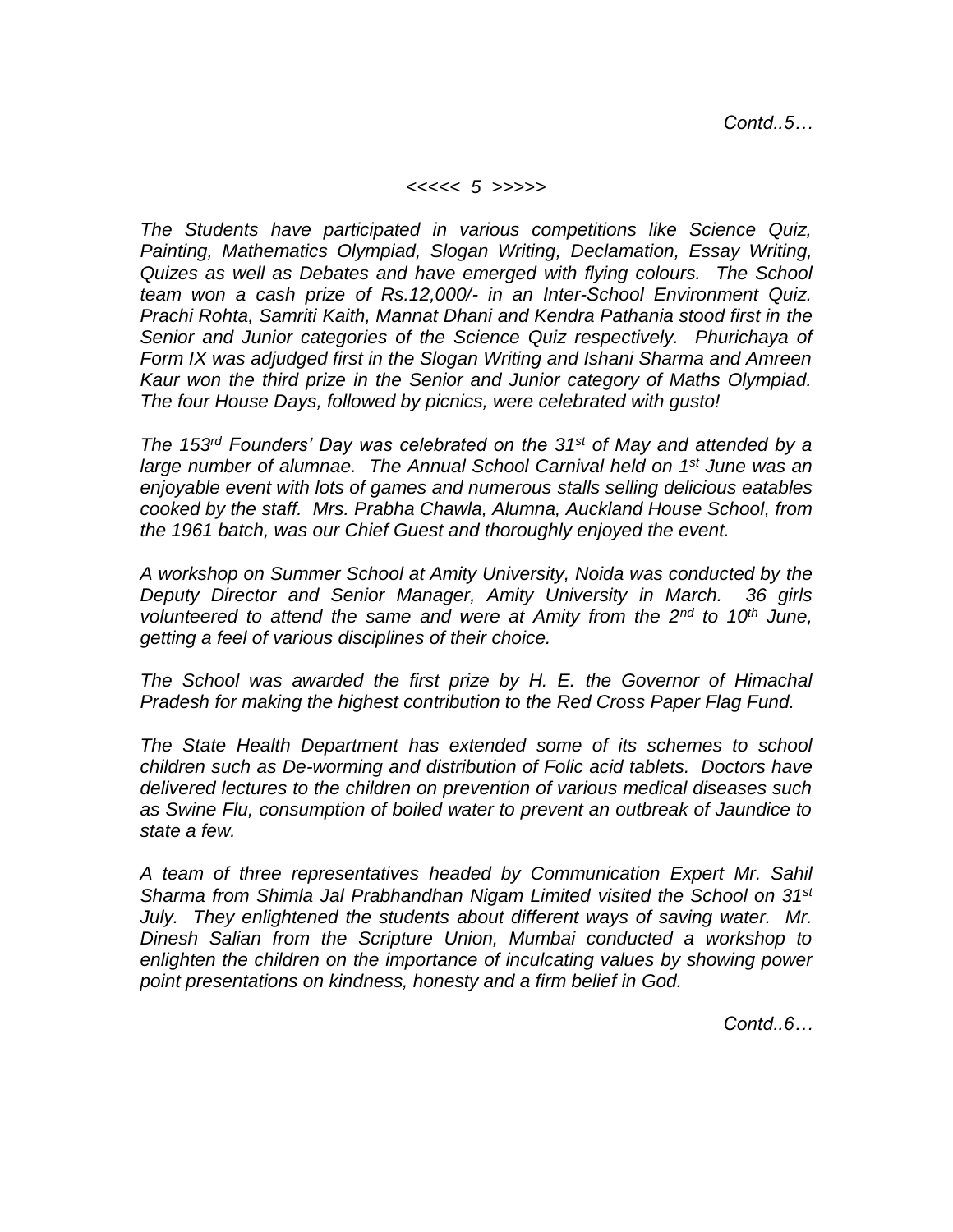*The Career Counselling Club has been functioning actively under the guidance of Mrs. Gurpreet Kaur. The aim of this club is to make students aware of their own potential and assist them in choosing a career. In addition to this, the club also assists students in solving educational and behavioral problems which in turn aid in enhancing academic performance. Keeping this in mind a number of workshops and counseling sessions have been held by eminent and Senior Counselors of the Institute of Career Studies, Lucknow, who have guided the children in opting for a Career by Choice and not Chance.* 

*Miss Neelam Bali is conducting regular counseling sessions for the students and parents thrice a week both in groups and individually. This is proving to be very useful to the girls who very often require a listening ear.* 

*As part of our exchange programme two girls and a teacher from St. Mary's School, Johannesburg, South Africa, visited Auckland House School, Shimla, in the month of June, 2019. They mingled well with our girls and enjoyed their visit here. Earlier in the year three of our girls spent three weeks at St. Mary's.*

*The School has always been conscious about various environment related issues.* Apart from having a paper recycling plant and rain water harvesting *facilities, the School has also installed solar geysers which provide hot water to all the dormitories. A tree plantation drive was organized on 31st July wherein 40 saplings of Deodar, Willow, Rhododendron, Oak and Thuja were planted. Six Agga composters have been installed within the School campus. These composters are used to convert biodegradable waste produced in the school, into manure by the process of aerobic decomposition. We also have a vermicomposting pit.*

*The Junior Section Speech Day for the girls of Nursery to Form II was held on 13th September. Dr. Brijesh Chauhan, Principal, Government Post Graduate College, Seema, Rohru was our Chief Guest. In accordance with our tradition each and every child of this section participated in one event or the other and the programme was as colourful as usual. The Middle Section Speech Day was held on 20th September and presided over by Ms. Anu Sharma, Principal, Shimla Public School. The children put up a brilliant performance which was greatly appreciated.*

*Technology has been introduced and incorporated in our classrooms. The girls are taught with the help of 34 Smart Classes. The School has introduced the use of an interactive App – Snap Homework to communicate with parents on a daily basis.*

*Contd..7…*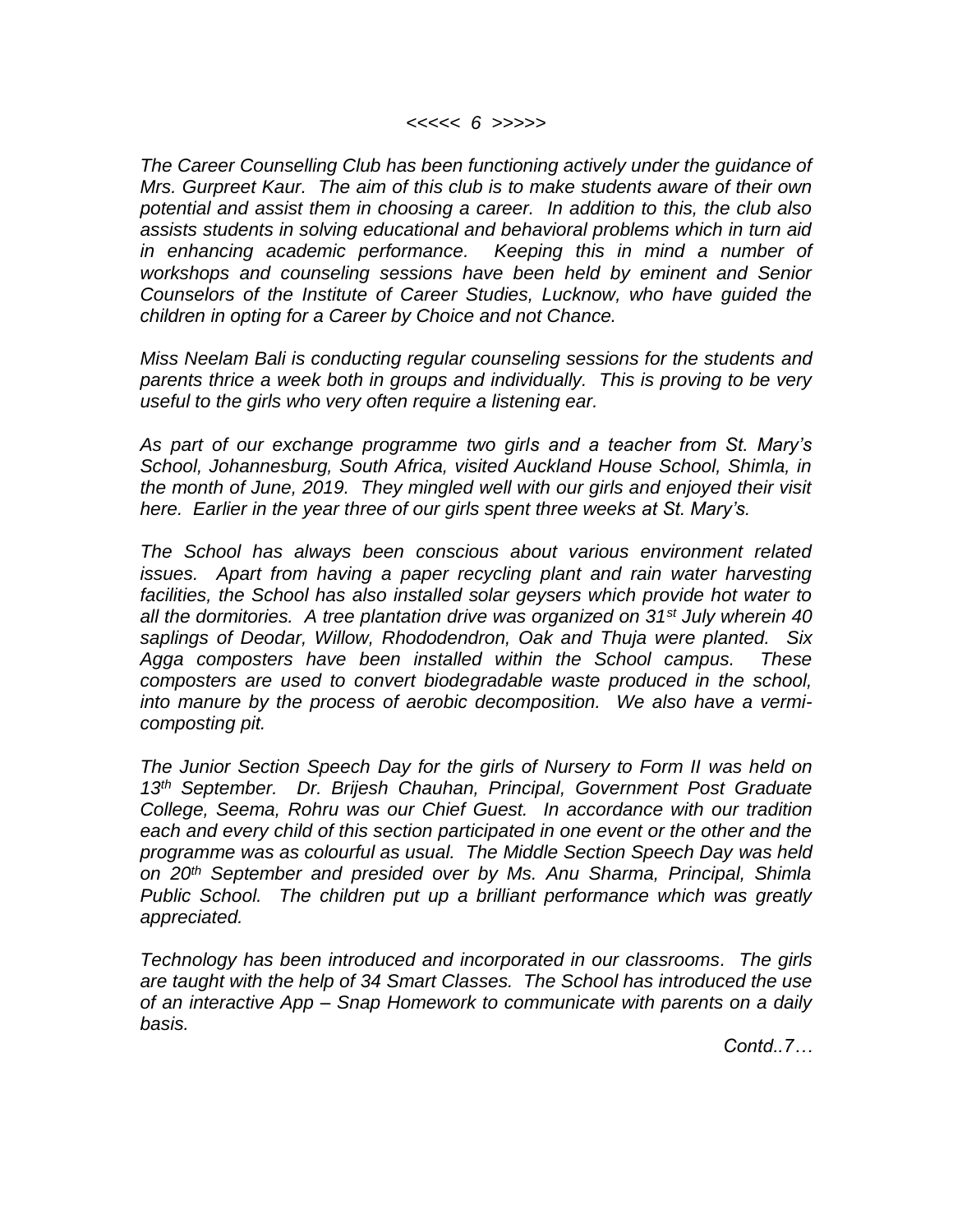## *<<<<< 7 >>>>>*

*The Tribune in Association with Chandigarh University organized an award function for schools wherein we were felicitated for Excellence in Sports and Outstanding Contribution in Community Initiative. Once again Auckland House has been adjudged the Number One School in Shimla by the Education World. We are indeed humbled by God's Grace and Love.*

*This year the Reynoo Mathur Memorial Scholarship has been awarded to Dixita Verma of VII C. The Hazrat Maulana Syed Rahmani Scholarship is shared by Aaruhi Shahi and Ikra Ansari. The Indira Shandil Memorial Scholarship for Literature is awarded to Aditi Kaur and Ishani Sharma of Form XII. The late Mr. Arjan Singh and Mrs. Mohinder Kaur Batra Memorial Scholarship has been awarded to Samriti Kaith for being adjudged the Best All Rounder of the Year. Aditi Kaur, Maanika Sethi and Harsimran Sekhon of Form XII, Divya Marwah of Form X and Soshimla Shaiza of Form IX respectively are recipients of this scholarship for Excellence in Extra Curricular Activities and Sports. Late Mr. B. R. Marwah Memorial Hindi Prize has been won by Shweta Negi. D. J. Prim Memorial Award for Excellence in Art has been awarded to Simartana Nota. The K. K. Sood Memorial Shakespeare Trophy goes to Maanika Sethi and Mrs. Champavati Sood Memorial Shakespeare Trophy has been won by Samriti Kaith. Apart from this the School has disbursed scholarships and freeships worth Rs.50,00,000/- and above to deserving students, both in the Girls and Boys Schools. In its Sesquicentennial year the School started an Endowment Fund for the Girl Child to be awarded a sum of Rs.50,000/- for education at the tertiary level. The recipient of the scholarship for the current year is Achal.*

*Finally Ladies and Gentlemen, I must state that the purpose of Education is to make better people. We must teach our pupils to be morally correct, know the difference between right and wrong, be empathetic to those who are different from us or in need. Our emphasis must be on character building, faith in God, pursuit of excellence and inculcation of self discipline. It is only then that we can bring about a holistic development in the children and train them as intelligent people who know how to live well and wisely. Parental contribution to this endeavour is sought as it is very crucial towards the overall development of each child.*

*Before I conclude, I would like to place on record my appreciation and gratitude to the teaching, non teaching and support staff of the School for their wholehearted commitment and dedication to their work. I must also place on record my appreciation of the co-operation received from the parents and well-wishers of the school. The contribution and support of the Members of the PTA is acknowledged with gratitude. I would be failing in my duty if I did not express my gratitude to the Chairman and members of the School Board of Governors and Mr. John for all their guidance and support.*